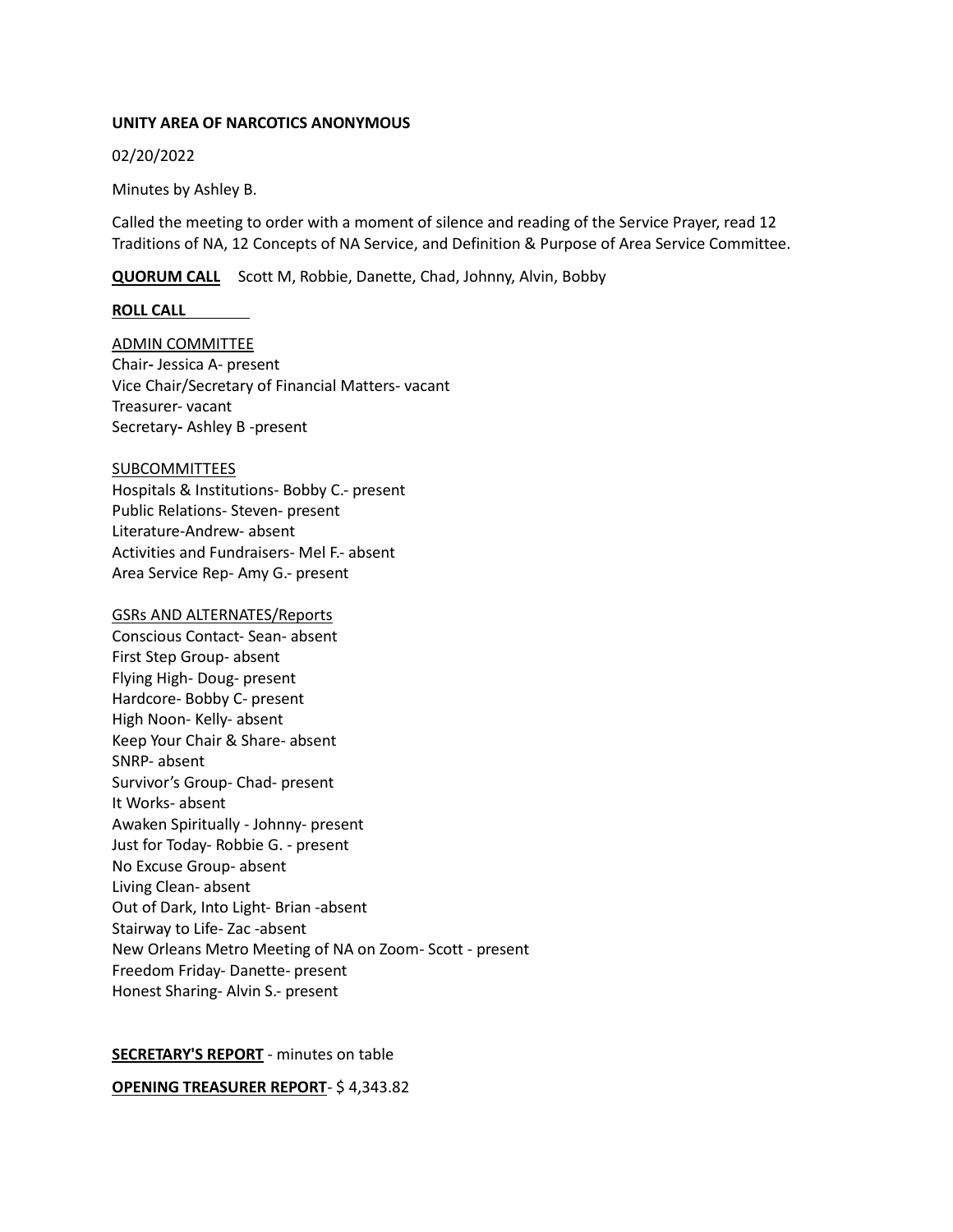# **GSR REPORTS**

Conscious Contact- Sean- absent First Step Group- absent Flying High- Doug- verbal report Hardcore- Bobby– present High Noon- Kelly- absent Keep Your Chair & Share- absent SNRP- absent Survivor's Group- Chad- Verbal report It Works- absent Awaken Spiritually – Johnny- This meeting will be back in person starting March 7th at 1100 Broadway New Orleans, at the Holy Spirit Episcopal Church. In-person meetings will be held at 10 am Monday and Wednesdays. Fridays meeting will be on Zoom at 9am. Just for Today- Robbie G. - verbal report No Excuse Group- absent Living Clean- absent Out of Dark, Into Light- Brian -absent Stairway to Life- Zac -absent New Orleans Metro Meeting of NA on Zoom- Scott – This group is planning a picnic for March 26<sup>th</sup>, more info to come. Freedom Friday- Danette- verbal report Honest Sharing- Alvin S.- verbal report

**ASR REPORT-** The full report is attached to the mins. There will be a regional gumbo cookoff, flyer attached. The unity area was asked to enter a gumbo for the cookoff. Amy G. will get a quote together for how much the gumbo would cost the unity area so a decision can be made at the next meeting. Danette P. will also mention it at the next A&F subcommittee meeting.

# **SUBCOMMITTEE REPORTS**

**Hospitals & Institutions-** Bobby- All meetings were held but H&I needs more NA participation. **Public Relations**- Steven- The PR subcommittee met and discussed a plan to reach out to community contacts to get our NA phone line out there. They are working on a powerpoint to use for PR phone line training. The training is planned for April.

**Literature-** Andrew- absent

**A&F-** Mel F.- absent

**MAILBOX REPORT**- The mailbox was checked. There was a receipt for an area donation.

### **OLD BUSINESS:**

- Andrew submitted a motion seconded by Chad to re-write the guidelines as they pertain to the literature committee. This will ensure that unity area literature committee is prepared with a prudent reserve of literature to meet the needs of the groups of the area. Exact language is attached to the mins. This went back to groups and was voted on. The motion passed.
- Robbie G made a motion seconded by Chad to reduce the prudent reserve to \$1,000.00. This will work in concert with the newly passed encumbered fund. This went back to groups and was voted on. This motion passed.
- Robbie G. Made a motion that any motion that changes or creates policy be added to an addendum sheet to be added to the last page of the guidelines. These motions will then be